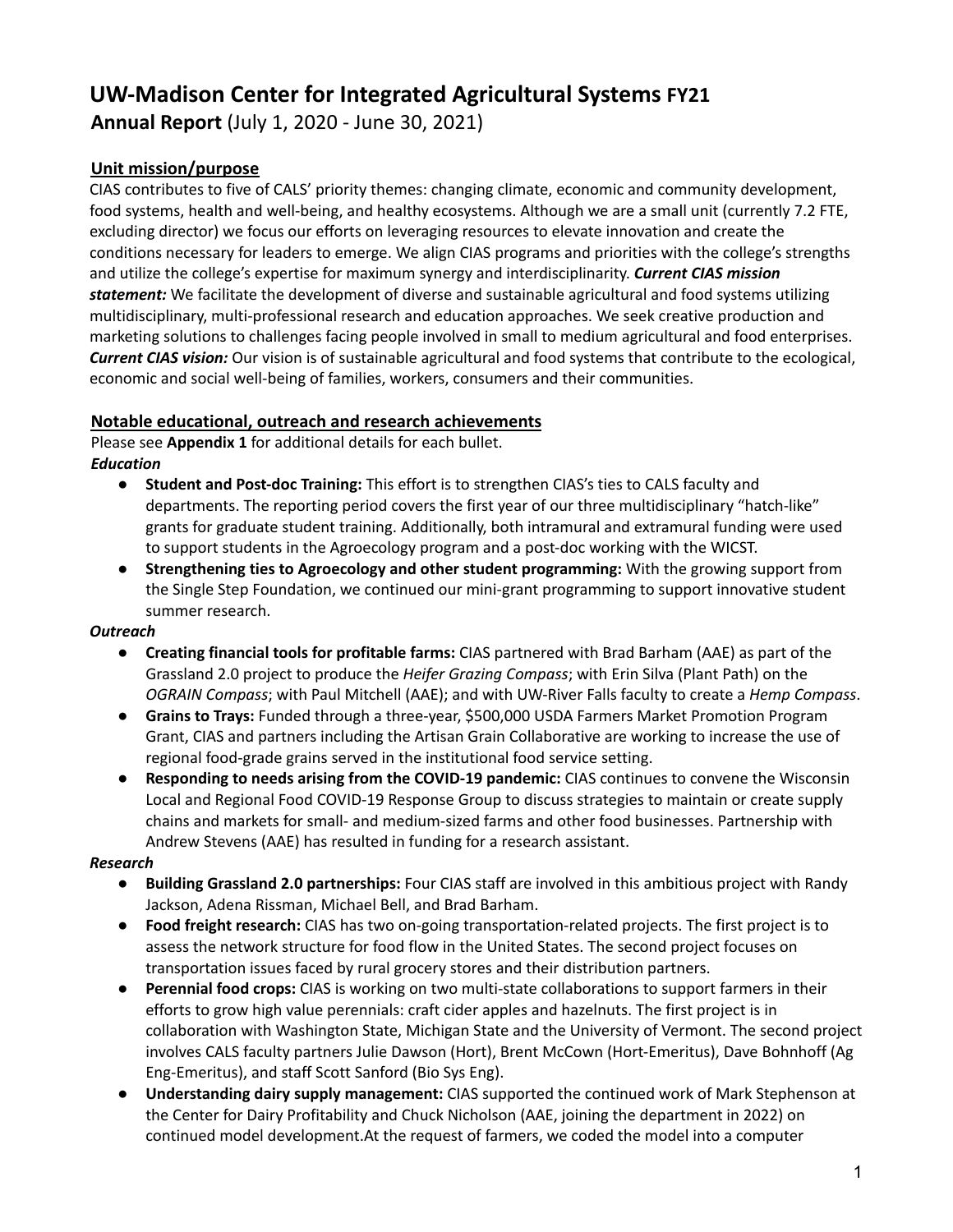application that farmers can use to understand how policy will affect their farm. CIAS brought the beta version of the tool to World Dairy Expo 2021 for demonstration and public testing.

# **Outreach activity**

- **Research and outreach publications** (See **Appendix 2**).
- *Beginning farmer schools:* The WI School for Beginning Dairy and Livestock Farmers (WSBDF) was all virtual, offering 100% online courses: the original *Pasture-based Dairy and Livestock (Business Start-up) Seminar* and a new course in *Pasture Management*. Total enrollment in WSBDF programs was 25. School Director, Nadia Alber, collaborated with organic livestock farmers and Organic Valley staff to create a new course in the Animal and Dairy Science Department called *Organic Livestock and Pasture Management*.
- *Other CIAS farmer programs* (covering vegetables, apples and flowers) were not held due to the COVID19 Pandemic. Work has begun to explore the transfer of these programs to Extension.
- *Conferences and other events:* CIAS staff presented or facilitated discussions at local, regional and national conferences, workshops, training events, and webinars (mostly virtual) reaching thousands of people. CIAS coordinated the seventh annual *Great Lakes Great Apple Crunch* with 807,796 participants in six states, and led the third annual *Wisconsin Chili Lunch* reaching 38,025 participants.
- *Communications:* A major website redesign project was initiated this past year. CIAS worked closely with the UW Center for User Experience and the new site is now live although portions of the site are still under construction [\(https://cias.wisc.edu\)](https://cias.wisc.edu).

# **Climate and diversity**

CIAS actively links its work in agriculture and food systems to Diversity, Equity and Inclusion efforts, through our Citizen Advisory Council (CAC) work, projects and campus leadership. **See Appendix 3** for details.

- **Native Nations Workgroup.** Under direction from CALS Deans Bill Barker and Doug Reinemann, CIAS participated in the CALS Native Nations Workgroup. The Workgroup includes Richard Monette (Law School, Turtle Mountain Band of Chippewa), Dan Cornelius (CAC, Oneida Nation of Wisconsin), and Erin Silva (Plant Pathology).
- **Campus screening of "Gather".** Working with CESoc graduate student Jaclyn Wypler, CIAS sponsored a showing of the film "Gather" about Tribal food sovereignty. Movie respondents were graduate students Marie Richards, Christian Keeve and Becca Dower, and CAC member Dan Cornelius.
- **Panel on "Coming into the Foodshed".** Celebrating this seminal work that won CIAS fame, we marked the 25 year anniversary with a panel at the Agriculture, Food and Human Values annual meeting, featuring Dr. Annie Jones, UW Organizational Development and Tribal Nations Specialist, Jennifer Gauthier, Menominee County/Nation Extension, Christian Keeve, University of Kentucky PhD student (and mini-grant recipient), and Jack Kloppenberg (now emeritus CESoc) and John Hendrickson.

# **Appendix 1: Notable educational, outreach and research achievements**

# *Education*

- **Training students in interdisciplinary research:** This is the second year of our multidisciplinary grant program for graduate student training, to strengthen CIAS's ties to CALS faculty and departments. Each item below includes the PI, position title, project title and funding source, and co-PIs of the grants supporting graduate students.
	- Akins/RA Wells: Evaluation of stockpiling pastures to extend the fall grazing season (CALS 2-yr RA) Also Wattiaux, Silva, Picasso, Kriegl, Cavadini.
	- Picasso/RA Sandro: Developing high-quality cereals for organic and perennial systems in the Upper Midwest (CALS 2-yr RA) Also Gutierrez, Dawson, Kucek, S.Smith, N.Smith.
	- Ruark/RA Augarten: Soil health and managed grazing (CALS 2-yr RA) Also Jackson, Wattiaux.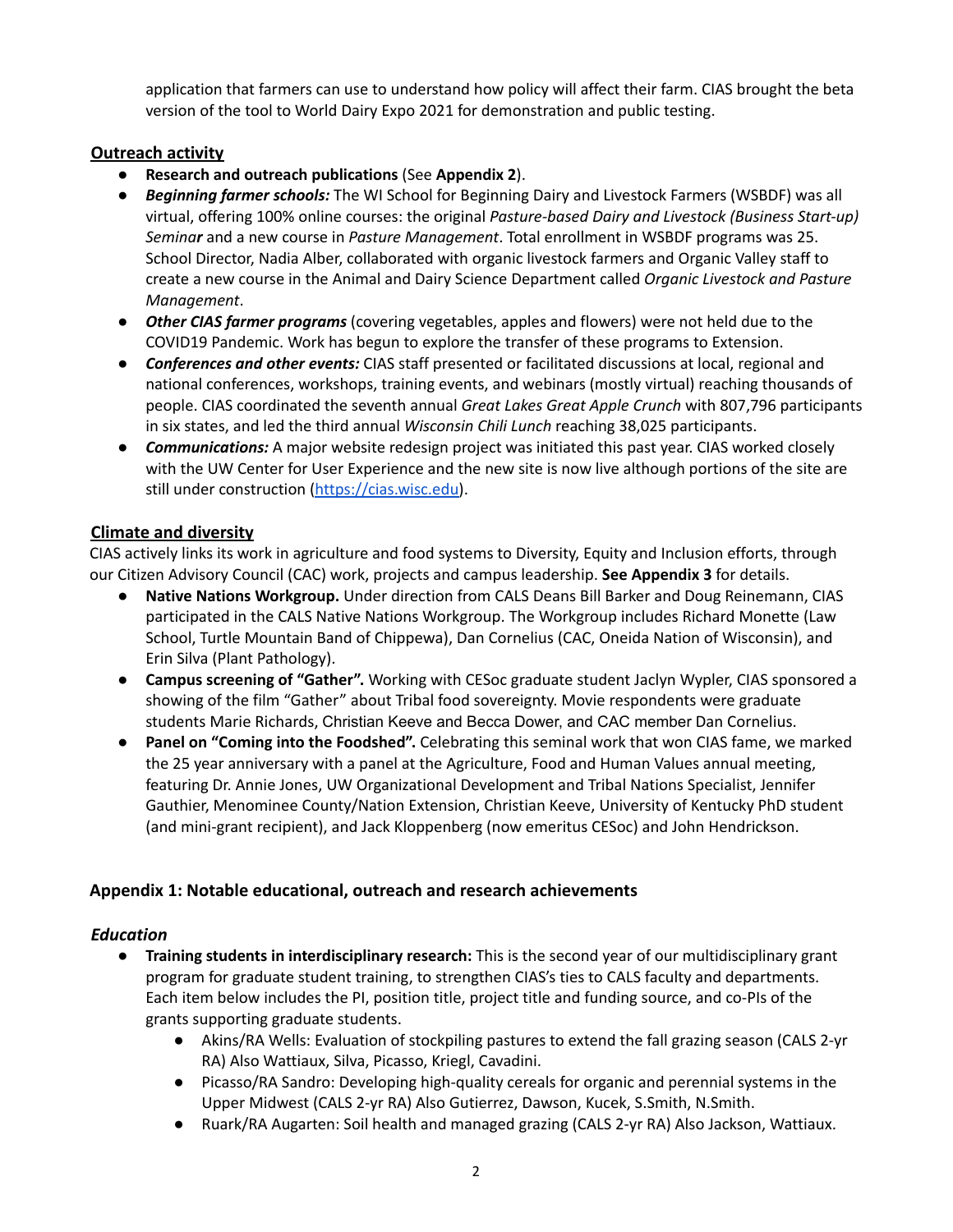- Jackson/postdoc Ofarnu: CCROP LandLab Ecological Modeling Also Gratton.
- Stevens/RA Teal, SH Hughes: Lessons from COVID-19: Positioning Regional Food Supply Chains for Future Pandemics, Natural Disasters and Human-made Crises (Federal grant)
- Wattiaux/Agroecology PA Gobster: Assist with Food systems related courses (DySCI, Agronomy 471 and Dy Sci. An. Sci. Food Sci. 472 (Spring 2021) (CIAS funds)
- Wattiaux/Animal & Dairy Science RA Pizzaro: Kernza straw as an alternative forage for dairy heifers with Picasso (CIAS funds)
- **Strengthening ties to Agroecology and other student programming:** In 2021, nine students working with faculty Bell, Dawson, Gaddis, Gratton, Morales, Naughton, and Rissman were awarded research grants (\$1850 - 2500). Working with the Agroecology program and CALS faculty Michael Bell, Annie Jones, and Bill Tracy, and incoming faculty Chuck Nicholson, CIAS staff scientist Sarah Lloyd taught Agroecology 702 (methods) in the spring semester 2021, and led the introduction week Agroecology 720. Building undergraduate capacity is also important to CIAS. We participated in meetings convened by the Organic Collaborative, and are in touch with Katie Peterman on undergraduate involvement. We are the academic home for F. H. King Students for Sustainable Agriculture and employed nine CALS undergraduates and graduate students.

#### *Outreach*

- **Creating financial tools for profitable farms:** CIAS staff **John Hendrickson** has developed the *Heifer Grazing Compass*, which will allow service providers to help dairy farmers understand financial, labor, and other benefits of grazing heifers on pasture. Workshops are now being planned with Extension and National Resource Conservation Service staff to train them to use this tool with producers across that state. In partnership with Erin Silva (Plant Path) and the OGRAIN project, CIAS is updating the *OGRAIN Compass* spreadsheet to afford more nuanced financial projections of making the transition to organic production practices. CIAS is also a partner in a collaborative project with Paul Mitchell (AAE) and UW-River Falls faculty to create a *Hemp Compass* spreadsheet to help interested producers understand the opportunities, costs and risks of this emerging crop.
- **Grains to Trays:** Year One of the project includes research to assess farm-level barriers to accessing the institutional market and institutional interest and challenges to purchase and use regional grains. The remaining project years will focus on tool development and training to develop regional grain supply chains.
- **Responding to needs arising from the COVID-19 pandemic:** Additionally, CIAS moved online for all of its meetings and classes. We were able to link our work on food freight to a USDA-COVID-19 Rapid Response proposal (awarded July 2020) that fundeds an RA for Andrew Stevens and a graduate student hourly worker. The first journal articles are in preparation from this project.

# *Research*

● **Building Grassland 2.0 partnerships:** Four CIAS staff played a central role in raising awareness of structural market and supply chain policy issues this spring. **MIchelle Miller** is part of a team that developed the dairy farmer census, linked the project with the Center for Dairy Profitability and Wisconsin's farm organizations, and conducted structured interviews with Wisconsin milk haulers. We also linked this project with our work on cover crops (CCROP) by crafting a scope of work for FY21 that builds on strategic alliances between the two projects. CIAS staff participate regularly in Grassland 2.0 Policy Objective team meetings. As a link to broader policy initiatives that influence the shift to Grazing in the state, CIAS staff **Regina Hirsch** is a member of the Natural Resources Conservation Service (NRCS) State Technical Advisory Committee, which plays a key role in helping farmers transition to grazing. **Jacob Grace** has remained involved in communication efforts within Grassland 2.0 and GrassWorks, Inc., a statewide grazing organization, and works to connect university researchers with grazing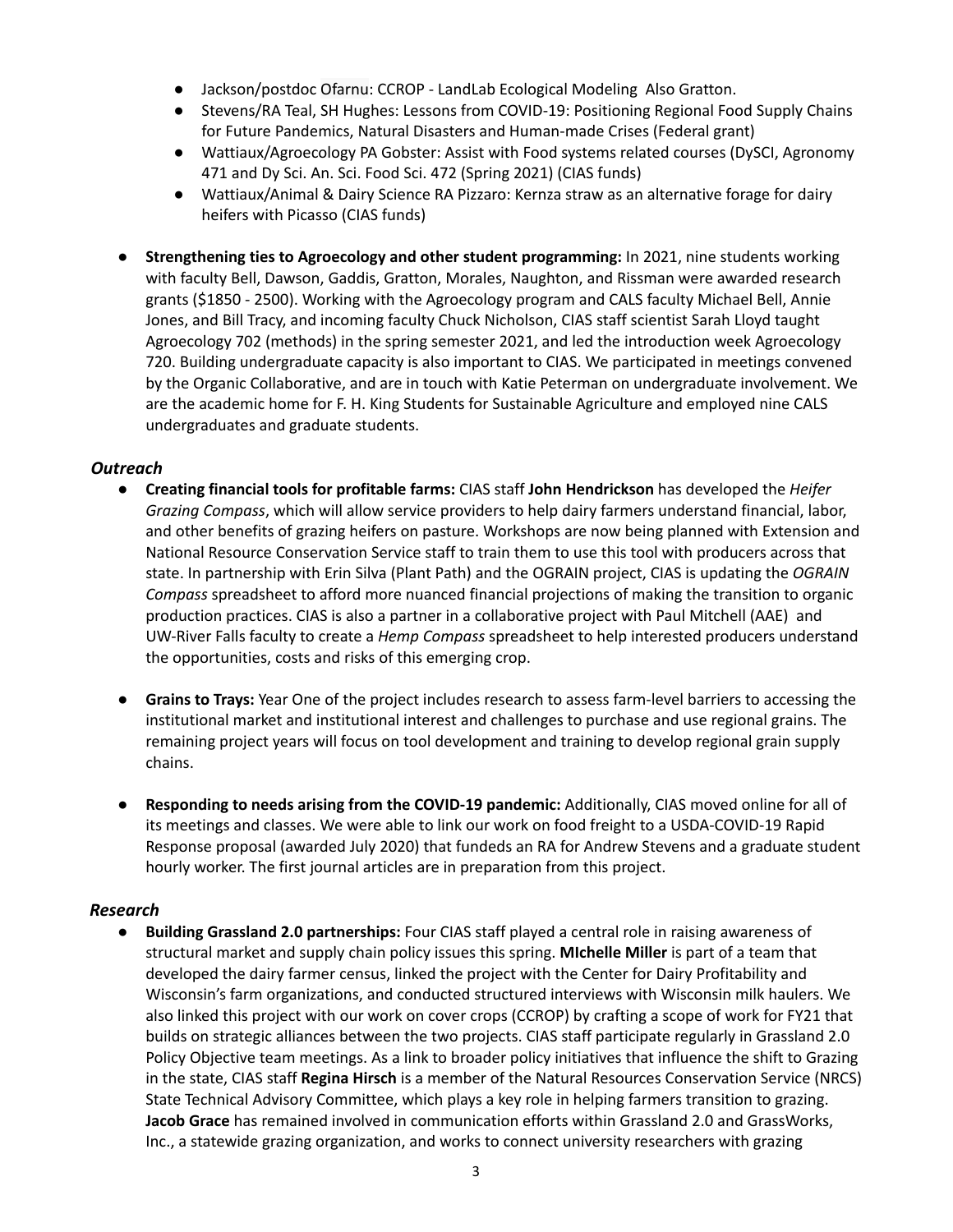practitioners throughout the state. In a fortuitous move, staff scientist **Sarah Lloyd** secured a steady 75% time position with Grassland 2.0, funded through a subcontract with University of Minnesota (Nick Jordan), increasing and stabilizing CIAS capacity to work on this project.

● **Food freight research:** At the invitation of USDA-Agricultural Marketing Service - Transportation Division, CIAS is leading two projects on supply chain challenges. The first is an assessment of the network structure for food flow in the United States. Network statistics are now calculated for cold chain meat and dairy movements at the county level and we are analyzing results for publication. This project informed comments to USDA on food supply chains, signed on by Randy Jackson, Nan Enstad, Adena Rissman, and Michel Wattiaux. **Michelle Miller** is publishing *Big data, information asymmetry and food supply chain management*, in the Journal of Agriculture, Food Systems and Community Development. Campus partners include CALS faculty Andrew Stevens and Steve Deller (AAE), Ernest Perry (Eng), and Lindsey Day Farnsworth (Division of Extension). The working group includes faculty from Universities in five states and food system professionals.

In the second project, USDA-ARS-TSD invited CIAS to lead a new project to ascertain transportation issues faced by rural grocery stores and their distribution partners. CIAS is working with Judi Bartfeld (SOHE Extension), Dave Long at the CESoc Applied Population Lab (Randy Stoeker director, CESoc), supply chain researchers at the New Jersey Institute of Technology, the Wisconsin Department of Transportation, and Feeding America on this project. CIAS staff continue to work with the Wisconsin Food Hub Cooperative and supply chain partners to research and guide transportation efficiencies in local and regional fresh produce movement as part of a USDA LFPP subaward "Filling the Truck". This included partnering with many community groups to offer a Tribal Elder Food Box to Red Cliff Band of Lake Superior Chippewa, Oneida Nation of Wisconsin and Menominee Nation in 2021, and evaluate the costs associated with the program.

- **Perennial food crops:** CIAS is working on two multi-state collaborations to support farmers in their efforts to grow high value perennials: craft cider apples and hazelnuts. The craft cider research collaboration with Washington State, Michigan State and the University of Vermont is exploring the full craft cider supply chain with surveys, interviews and focus groups. One journal article is in press, with two to three following. CIAS work on hazelnuts is to create and maintain a network of Central Wisconsin growers to conduct on-farm trials of new cultivars.
- **Understanding dairy supply management:** This project includes an analysis of growth management dairy pricing policies, with input from Wisconsin dairy farmers and farm organization staff (Wisconsin Farm Bureau Federation, Wisconsin Farmers Union, with some involvement from Professional Dairy Producers of Wisconsin (PDPW) farmer board members. CIAS convened regular meetings with farmers and farm organization staff to methodically address key issues with the Stephenson and Nicholson dairy price policy model, documented the discussions, and provided key research and analysis to address knowledge gaps. In addition, CIAS worked with Grassland 2.0 to support work to add grazing farm systems components to the model, to improve the analysis and make the model more relevant to a wider set of farmers and farm systems.

# **Appendix 2: Research and outreach publications**

- Outreach
	- [Website](https://cias.wisc.edu/) [\(https://cias.wisc.edu](https://cias.wisc.edu)) architecture major renovation
	- Organic Agriculture in Wisconsin 2021 Status Report (2021 Organic Report).
	- Wattiaux, M., Miller, M., Lloyd, S., Lukszys, P., Rissman, A., Enstad, N., Jackson, R. 2021. Comments [regarding the](https://cias.wisc.edu/our-work/food-systems/food-transportation/food-transportation/) [Executive Order 140147 on "America's Supply Chains'' specifically for the Production of Agricultural Commodities](https://cias.wisc.edu/our-work/food-systems/food-transportation/food-transportation/) [and Food Products.](https://cias.wisc.edu/our-work/food-systems/food-transportation/food-transportation/) Docket Number AMS-TM-21-034. June 20, 2021.
	- Labor Cost Estimator Tool instructional video (on Labor Management Dashboard website)